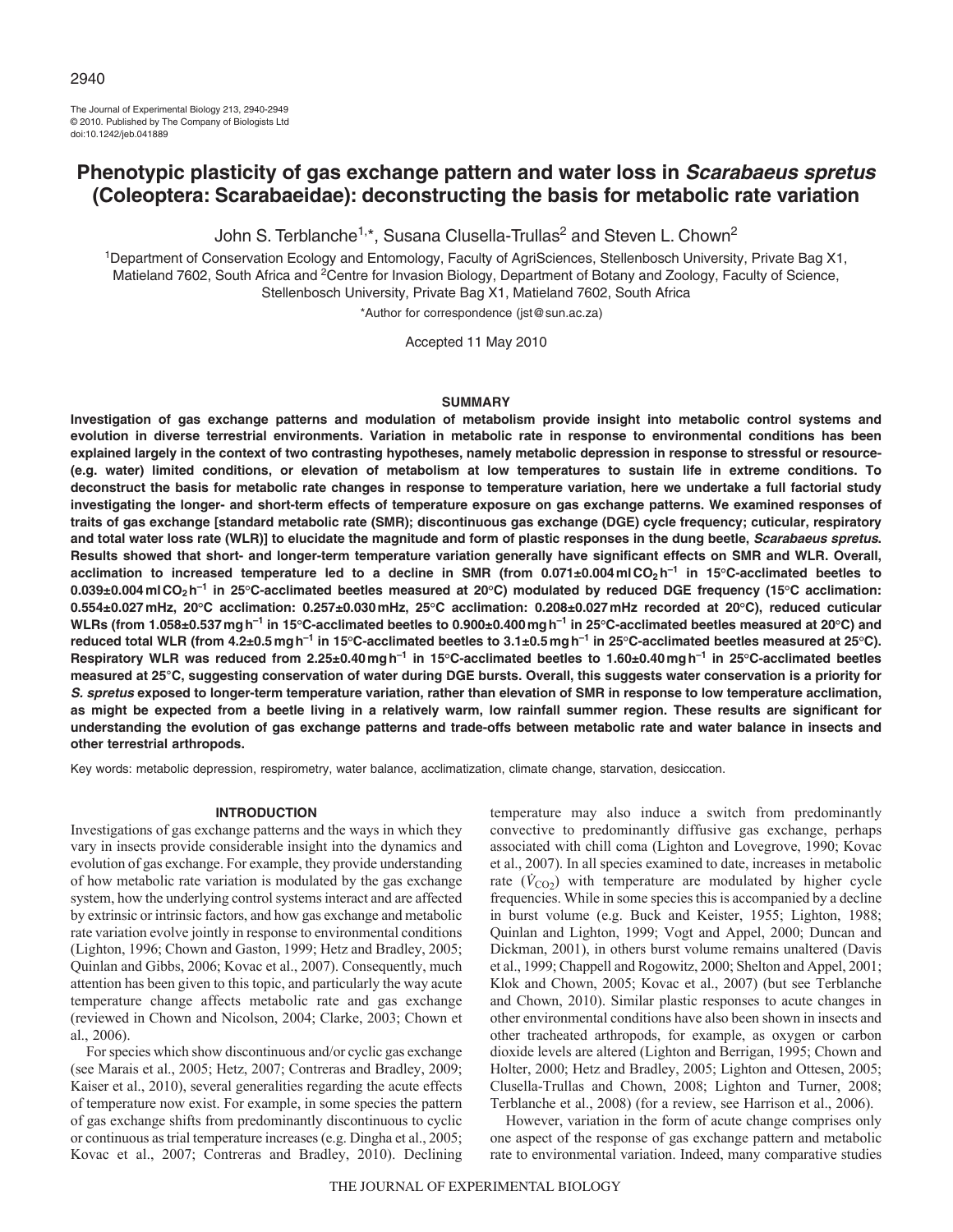are much more concerned with how either metabolic rate or gas exchange pattern varies among species (and sometimes populations), or how the acute response to temperature varies among them, and whether this variation should be considered a consequence of adaptive phenotypic plasticity or adaptive ecotypic variation (e.g. Sømme and Block, 1991; Ayres and Scriber, 1994; Gibbs et al., 1997; Lighton, 1998; Duncan and Byrne, 2000; Addo-Bediako et al., 2002; Irlich et al., 2009; Terblanche et al., 2009). Recent comparative work has also suggested that the way in which chronic *vs* acute responses to conditions interact might also confound interpretations of experimental studies (White et al., 2007). Despite the emphasis on the role of short- *vs* longer-term effects, and particularly the significance of plasticity, few empirical studies have investigated modulation of gas exchange characteristics from such a joint perspective. Indeed, only the work by Schimpf and colleagues (Schimpf et al., 2009) has done so, examining interactions among longer-term (acclimation) and acute variation in gas concentrations  $(CO<sub>2</sub>, O<sub>2</sub>$  and water vapour) for a cockroach species, and in so doing rejecting all but the hygric hypothesis (see Chown et al., 2006) for discontinuous gas exchange (DGE). In their conclusions, Schimpf and colleagues (Schimpf et al., 2009) called for additional work examining interactions among chronic and acute exposures to particular conditions, highlighting the fact that substantial additional insight could be gained from this approach. Indeed, such insight is well demonstrated in the field of thermal biology, where acclimation effects on performance curves have long been examined [see discussion in Angilletta (Angilletta, 2009) and examples in Rako and Hoffmann (Rako and Hoffmann, 2006), Deere et al. (Deere et al., 2006) and Frazier et al. (Frazier et al., 2008)].

Here, we therefore examined the interactive effects of acute and longer-term (acclimation) temperature variation on whole-individual  $V_{\text{CO}_2}$ , gas exchange pattern, and total, cuticular and respiratory water loss, using a full-factorial experimental design. We included examination of water loss characteristics because of the competing hypotheses which exist to account for variation in  $V_{\text{CO}_2}$  with acclimation and/or evolutionary responses to changing temperature. Specifically, many studies have argued that in response to low temperature environments, a range of biochemical changes (including alterations of membrane lipid composition, mitochondrial density and mitochondrial function) might result in elevated standard metabolic rate in individuals exposed to these conditions (for reviews, see Hazel, 1995; Chown and Gaston, 1999; Hulbert and Else, 2000; Pörtner, 2001; Pörtner, 2004; Clarke, 2003). By contrast, a range of work has also suggested that in response to dry conditions, insects should show lower metabolic rates to reduce the water lost *via* the respiratory system (reviewed in Chown, 2002). Much controversy surrounds both ideas, but, importantly, in comparative and laboratory acclimation studies it may prove difficult to distinguish the two ideas based on  $\dot{V}_{\text{CO}_2}$  data alone, because both ideas predict low metabolic rates under higher temperature conditions (the latter hypothesis incorporating the fact that high temperatures lead to high saturation deficits) (Davis et al., 2000) [see also discussion in Chappell et al. (Chappell et al., 2009)]. By contrast, it might be predicted that if water conservation was proximally responsible for a metabolic rate response, then respiratory water loss would be equivalent among acclimation treatments, or lowest under dry conditions, whilst  $\dot{V}_{CO_2}$  would show a different pattern of variation, perhaps simply in keeping with what might be expected from acute temperature change (reviewed in Keister and Buck, 1964). If, on the other hand, water conservation was not at stake, then total respiratory water loss should simply vary in concert with variation in  $\dot{V}_{\text{CO2}}$ .

The work was undertaken on a dung beetle species, *Scarabeus spretus*, because the underlying form of gas exchange in the group is well known (Davis et al., 1999; Duncan and Byrne, 2000; Byrne and Duncan, 2003), and evidence exists that respiratory water loss may indeed be an important driver of variation in gas exchange pattern among species (Chown and Davis, 2003). Thus, the outcome of the present work can be interpreted in the context of the specific responses of members of this subfamily to varying conditions, rather than only by general comparison with distantly related taxa. Such specific interpretation is important because of the suggestion that variation in gas exchange characteristics may have evolved for several reasons (see Chown, 2002; Schimpf et al., 2009).

# **MATERIALS AND METHODS Species collection and maintenance**

Dung beetles *Scarabaeus spretus* Strassen (Coleoptera: Scarabaeidae) were collected under Cape Nature Permit no. AAA004-00077-0035 using horse manure-baited pitfall traps in the Cape Peninsula, South Africa (34°11'S, 18°24'E). Beetles were returned to the laboratory within 2h after trap recovery whereupon they were divided into three groups at random and transferred to three 4l plastic containers filled with clean sand from their natural habitat. Moist cotton wool and filter paper was provided in each container and containers were sprayed every other day to maintain a moist soil environment typical of their natural habitat. Beetles were fed once per week on fresh horse manure for the first 2 weeks and then deprived of food for the remainder of the respirometry recordings. The three groups were stored at 15, 20 or 25°C in climate chambers (±1.5°C, Labcon, Pretoria, South Africa) for 16days (hereafter 'acclimation temperatures') before respirometry trials commenced ( $N=30$  beetles per acclimation temperature).

# **Respirometry**

Trials were undertaken at 15, 20 and 25°C for 20–24h (hereafter 'test temperatures') on three beetles simultaneously. One beetle from each acclimation temperature was run per day in order to avoid potential confounding effects of laboratory acclimation of metabolic rate (Terblanche et al., 2004; Terblanche et al., 2007). The test temperature of each respirometry system was randomized daily to minimize any potential systematic effects among work stations. For each trial, an individual was weighed (to 0.lmg on a Mettler Toledo AX-504 electronic balance, Columbus, OH, USA), and placed into a darkened 40ml cuvette. Individuals were allowed to settle in the cuvettes for approximately 5min prior to commencing the recording. Bottled air was pushed through soda lime, silica gel and Drierite columns to scrub it of residual  $CO<sub>2</sub>$  and  $H<sub>2</sub>O$ . Airflow was regulated using a Side-trak (Sierra Instruments, Monterey, CA, USA) mass flow controller at a rate of  $200 \text{ml} \text{min}^{-1}$ , over the individual in the cuvette, and into the detector cells of either a LiCor 7000 (LiCor, Lincoln, NE, USA) or LiCor  $6262$  carbon dioxide/H<sub>2</sub>O analyser, that had been calibrated using a  $CO<sub>2</sub>$  standard and a LiCor 610 vapour pressure generator. All analysers were plumbed in differential mode. Tubing of gas analysers was kept as short as possible to improve the analyser response times. However, we also calculated response times by injecting a bolus of  $CO<sub>2</sub>$  into the stable analyser several times to determine the average time delay and any potential effects on DGE identification. Average response times across analysers ranged from 7 to 10s and were unlikely to influence the determination of DGE since cycles generally lasted for >30min (Fig. 1). The output of the analysers ( $\dot{V}_{CO_2}$  and  $\dot{V}_{H2O}$ ) was computed/stored either *via* DATACAN V (Sable Systems, Las Vegas, NV, USA) operating in DOS in the case of the LiCor 6262,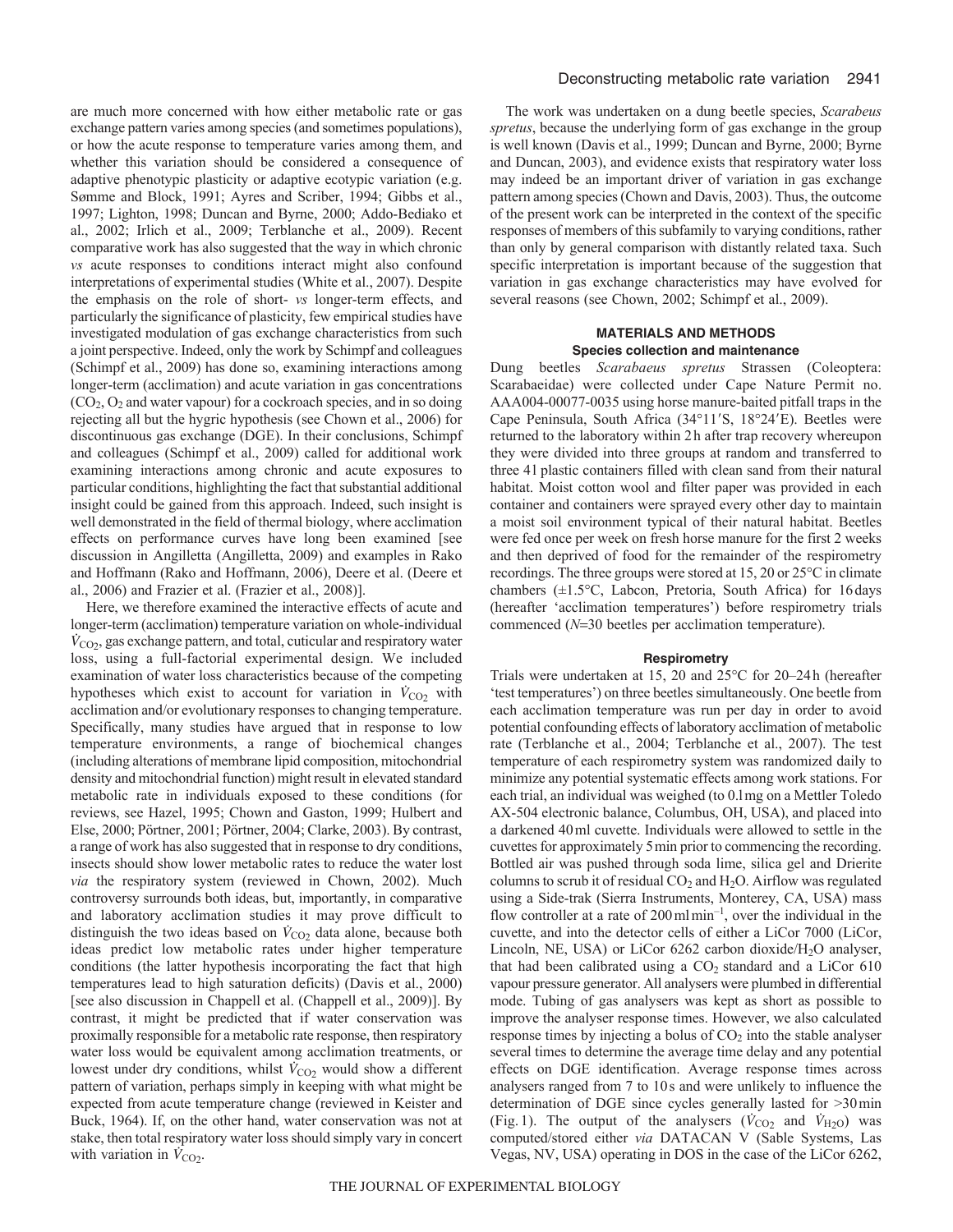

Fig. 1. Example trace of a Scarabeus spretus dung beetle showing discontinuous gas exchange (DGE) recorded at 15°C following 16 days of acclimation at 20°C (mass 0.7717 g). Sampling frequency 1 Hz, flow rate  $200$  ml min<sup>-1</sup>.

or *via* LiCor software (LiCor 7000) operating in Windows XP. Data for each individual were accompanied by baseline readings for the empty cuvette, both before and after the trial. In addition, information on the activity pattern of the individual was recorded simultaneously *via* an auxiliary channel using an infrared activity detector (Sable Systems, AD-1). Following a trial, which generally lasted for 20–24h, individuals were weighed again to check for mass loss during trials. Trials typically started at *ca*. 14:00h–15:00h each day and ended at *ca*. 12:00h–13:00h the following day.

The data for each individual were subsequently imported into EXPEDATA (Sable Systems) (*via* Microsoft Excel in the case of the LiCor 7000), baseline-drift adjusted if necessary and analysed using the customized functions of this software. First, the entire trace was analysed for the proportion of time spent active. Subsequently, the  $CO<sub>2</sub>$  channel was inspected for DGE patterns which only took place during resting (inactive) periods. Although individuals regularly showed periodic gas exchange, occasionally they also showed continuous gas exchange that was not associated with activity. For the DGE frequency data, only information from individuals which showed clear DGE traces was used. For standard metabolic rate data, data were taken only from resting (inactive) individuals. For resting cuticular water loss rate (WLR) data, only WLR data extracted during the closed phase of the DGE of an individual were used. Respiratory water loss was extracted from the area under the DGE burst (open phase) curve minus the cuticular water loss component area (e.g. Chown and Davis, 2003). Beetle initial body mass was used in analyses to investigate mass effects on e.g. respiratory metabolism or water loss.

#### **Statistical analyses**

Summary statistics for each of the variables were obtained using Statistica 8.0 (Statsoft, OK, USA). General linear models were initially used to investigate the extent to which variation in mean  $\dot{V}_{\text{CO}_2}(\text{mlh}^{-1})$ or DGE cycle frequency (Hz), or cuticular or total WLR  $(mgh^{-1})$ could be explained by variation in acclimation or test temperature, mass and gas exchange characteristics [following for example Lighton (Lighton, 1991) and Davis and colleagues (Davis et al., 1999)]. Subsequently, analyses were undertaken using orthogonal polynomial contrasts which allow rank order of acclimation and test temperature to be held constant (see Huey et al., 1999).

Owing to some missing data (e.g. a beetle which remained active throughout its entire recording or individuals which never showed true DGE patterns of gas exchange) and thus marginally unbalanced sample sizes, missing data were interpolated from the mass-scaling relationships within a particular treatment group rather than sacrificing the degrees of freedom if some individuals were deleted to balance the sample sizes. This method was used to generate 3/90 of the data for WLR, burst area and resting metabolic rate and 6/90 for DGE frequency in each of the separate orthogonal polynomial contrast analyses. The proportion of time spent active during recordings was not normally distributed even after attempts to transform these data, and thus was only analysed using a generalized linear model with a log-link function and a normal distribution which is robust to violation of ANOVA assumptions (Quinn and Keogh, 2002). Because metabolic rate data were not normally distributed, and residuals of the preliminary analyses suggested violation of assumptions of general linear models, metabolic rate was logtransformed prior to final orthogonal polynomial contrast analyses. However, WLR data were normally distributed. Orthogonal polynomial contrast analyses were implemented in SAS (www.sas.com) for a three-by-three experimental study design (see Huey et al., 1999). These results did not change qualitatively when analysed using mass-specific data, suggesting that these responses were not simply a consequence of changes in body mass among treatment groups. For the sake of brevity, however, we only present results for variables that were not mass-corrected throughout.

# **RESULTS**

## **Behavioural responses**

Typically animals spent much less than half of the trial duration active and showed well-defined peaks of activity at dawn and dusk. Temperature had significant effects on activity in two distinct ways. First, beetles acclimated to higher temperatures had an overall reduction in time spent active during trials at all test temperatures (*P*<0.005). Second, a higher test temperature generally resulted in an increase in time spent active among all beetles  $(P=0.0486)$ .



Fig. 2. Mean proportion of time spent active (%, ±95% confidence limits, CLs) during a recording (~22–24 h) for each acclimation and test temperature group. While the effect of acclimation temperature was negative and significant across the three groups (generalized linear model, log link function, normal distribution: Wald  $X_2$ =10.53, P=0.005), and the effect of test temperature was positive and significant across three temperatures (Wald  $X_2=6.047$ ,  $P=0.0486$ ), the interaction between acclimation and test temperature was not significant (Wald  $X_4=3.725$ ,  $P > 0.445$ ).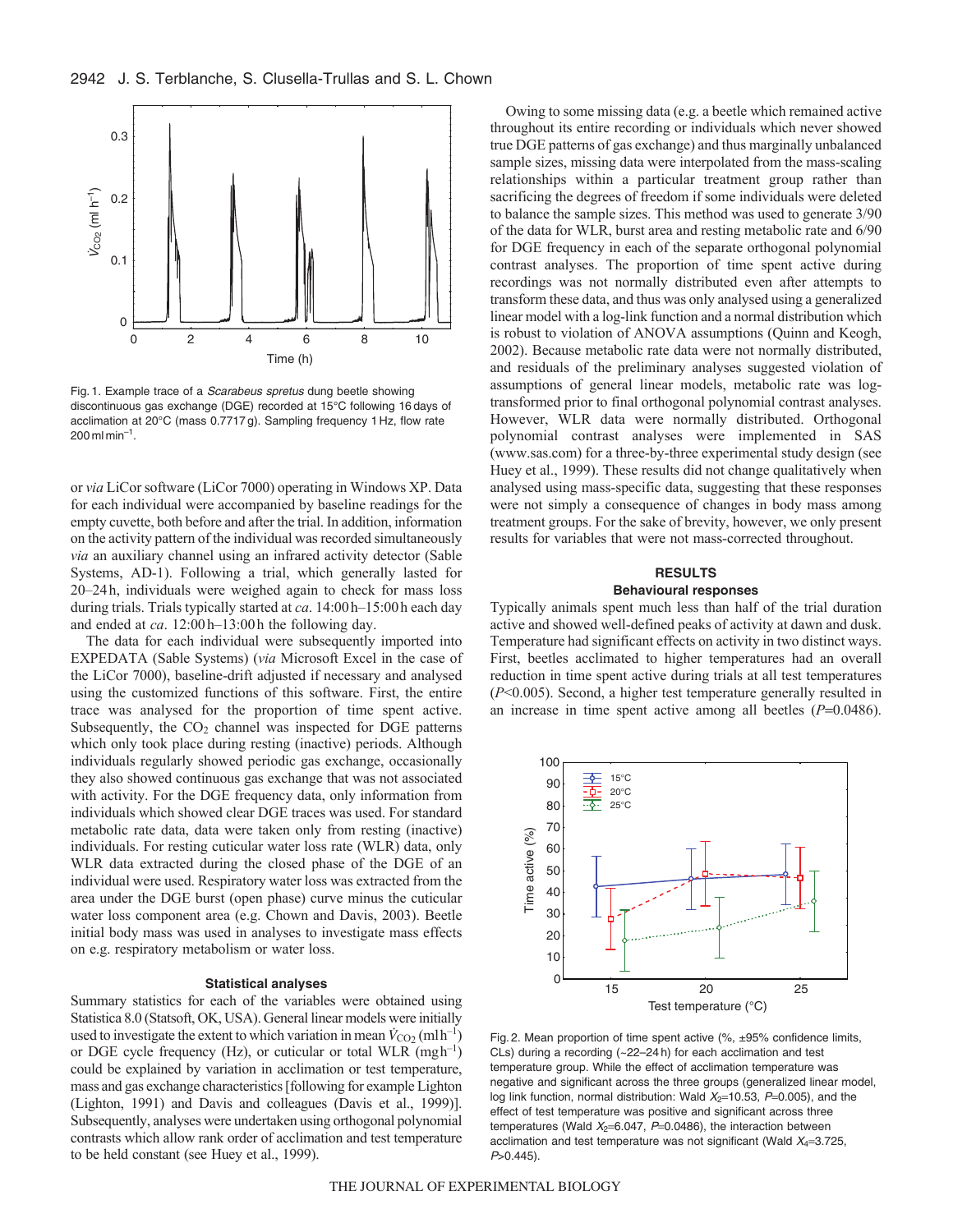However, the interaction between acclimation temperature and test temperature was non-significant (*P*>0.445, Fig.2).

#### **Body mass responses**

Body mass of *S. spretus* was estimated after field collection, immediately upon arrival in the laboratory. Mean body mass did not differ among the three acclimation groups  $(F_{2,25}=0.52, P=0.601)$ . After 16days of acclimation, just before respirometry recordings commenced, body mass had not changed significantly in a random sample of 10 individuals per group ( $F_{2,27}=1.9459$ ,  $P=0.162$ ). After 25days, however, body mass differed significantly, with beetles in the lowest acclimation temperature (15°C) significantly heavier than those in the mid-  $(20^{\circ}$ C) and warm-temperature  $(25^{\circ}$ C) groups, which did not differ from each other  $(F_{2,87}=5.4978, P=0.006;$ Table1).

#### **Metabolic rate responses**

Resting (standard) metabolic rate, recorded as  $V_{CO_2}$  production, increased with test temperature, but was also negatively related to acclimation temperature (Table1; Fig.3). In other words, 15°Cacclimated individuals had on average higher metabolic rates at all test temperatures than 20°C- or 25°C-acclimated individuals, and across all acclimation groups test temperature had a significant positive effect. However, there was no evidence for significant interactions among test temperature and acclimation temperature (Table2; Fig.3). Mass-specific metabolic rate showed these same significant effects of acclimation and test temperature, but no interactions, suggesting that these responses were not simply a consequence of changes in body mass among treatment groups (Fig.3).

# **DGE frequency and open phase volume**

Similar to metabolic rate, DGE frequency showed a significant positive effect of test temperature and a significant negative effect of acclimation temperature (Tables1 and 3; Fig.4). By contrast with metabolic rate, however, the interaction between acclimation and test temperature for DGE frequency was marginally significant (Table 3). This significant interaction effect was largely a consequence of the 15°C acclimation group, in which DGE frequency was higher at test temperatures of 20°C relative to other acclimation groups, although DGE frequency at 20°C was



|                 |    |                     | Total DGE                      | Total DGE          |                            | CF-phase             |                 |                                        | O-phase              |                                  |                      |
|-----------------|----|---------------------|--------------------------------|--------------------|----------------------------|----------------------|-----------------|----------------------------------------|----------------------|----------------------------------|----------------------|
| <b>ACC</b><br>ၟ | ၟ  | Body mass           | $(m \mid h^{-1})$<br>$V_{CO2}$ | frequency<br>(mHz) | $(mgh^{-1})$<br>$V_{H_2O}$ | $H2O$ (mg)<br>Volume | Duration<br>Ξ   | $(mgh^{-1})$<br><b>V<sub>H2O</sub></b> | $H2O$ (mg)<br>Volume | Duration<br>$\widehat{\epsilon}$ | $CO2$ (ml)<br>Volume |
|                 |    | 0.7488±0.0249       | $0.037 \pm 0.004$              | $0.219 + 0.027$    | $0.791 \pm 0.458$          | $0.601 + 0.361$      | $0.82 + 0.10$   | $0.959 + 0.576$                        | $0.476 + 0.396$      | $0.48 + 0.03$                    | 65.1±29.2            |
|                 |    | 0.7096±0.0352       | $0.071 \pm 0.004$              | $0.554 + 0.027$    | $.058 + 0.537$             | $0.304 + 0.200$      | $0.16 + 0.10$   | $.307 + 0.710$                         | $0.550 + 0.505$      | $0.37 + 0.03$                    | 84.2±56.9            |
|                 |    | $0.7372 + 0.0465$   | $0.089_{\pm}0.004$             | $0.556 \pm 0.027$  | $950 \pm 0.624$            | $0.393 \pm 0.147$    | $0.26 + 0.10$   | $2.261 + 0.626$                        | $0.676 + 0.262$      | $0.27 + 0.03$                    | 55.8±31.9            |
|                 |    | $0.6198 + 0.0475$   | $0.022 \pm 0.004$              | $0.135 + 0.028$    | $0.704 + 0.497$            | $0.792 + 0.614$      | $.55 \pm 0.11$  | $0.854 + 0.535$                        | $0.519 + 0.330$      | $0.52 + 0.03$                    | 65.3±61.4            |
|                 |    | $0.6109 + 0.0477$   | $0.049 + 0.004$                | $0.257 + 0.030$    | $1.074 + 0.458$            | $0.689 + 0.454$      | $0.70 + 0.11$   | $.283 + 0.545$                         | $.043 \pm 1.137$     | $0.49 + 0.03$                    | 211.8±64.7           |
|                 |    | $0.6339 + 0.0479$   | $0.059 + 0.004$                | $0.375 + 0.030$    | $1.617 \pm 0.508$          | $0.547 + 0.230$      | $0.44 \pm 0.11$ | $.912 \pm 0.589$                       | $0.611 + 0.189$      | $0.31 \pm 0.03$                  | $155.1 + 41.5$       |
|                 |    | $0.6931 + 0.0681$   | $0.022 \pm 0.004$              | $0.133 + 0.027$    | $0.723 + 0.348$            | $.162 + 0.804$       | $.79 + 0.10$    | $0.850 + 0.423$                        | $0.545 + 0.317$      | $0.61 + 0.03$                    | $73.2 + 44.8$        |
|                 |    | $0.5978 + 0.0473$   | $0.039 + 0.004$                | $0.208 + 0.027$    | $0.900 + 0.400$            | $0.719 + 0.387$      | $0.98 + 0.10$   | $.066 \pm 0.467$                       | $.163 + 2.113$       | $0.42 + 0.03$                    | 85.8±61.0            |
| 25              | 25 | $0.5725 \pm 0.0524$ | $0.048 + 0.004$                | $0.318 + 0.027$    | $432 + 0.205$              | $0.470 + 0.284$      | $3.56 \pm 0.10$ | $.606 \pm 0.246$                       | $0.577 + 0.291$      | $0.32 \pm 0.03$                  | $22.5 + 59.8$        |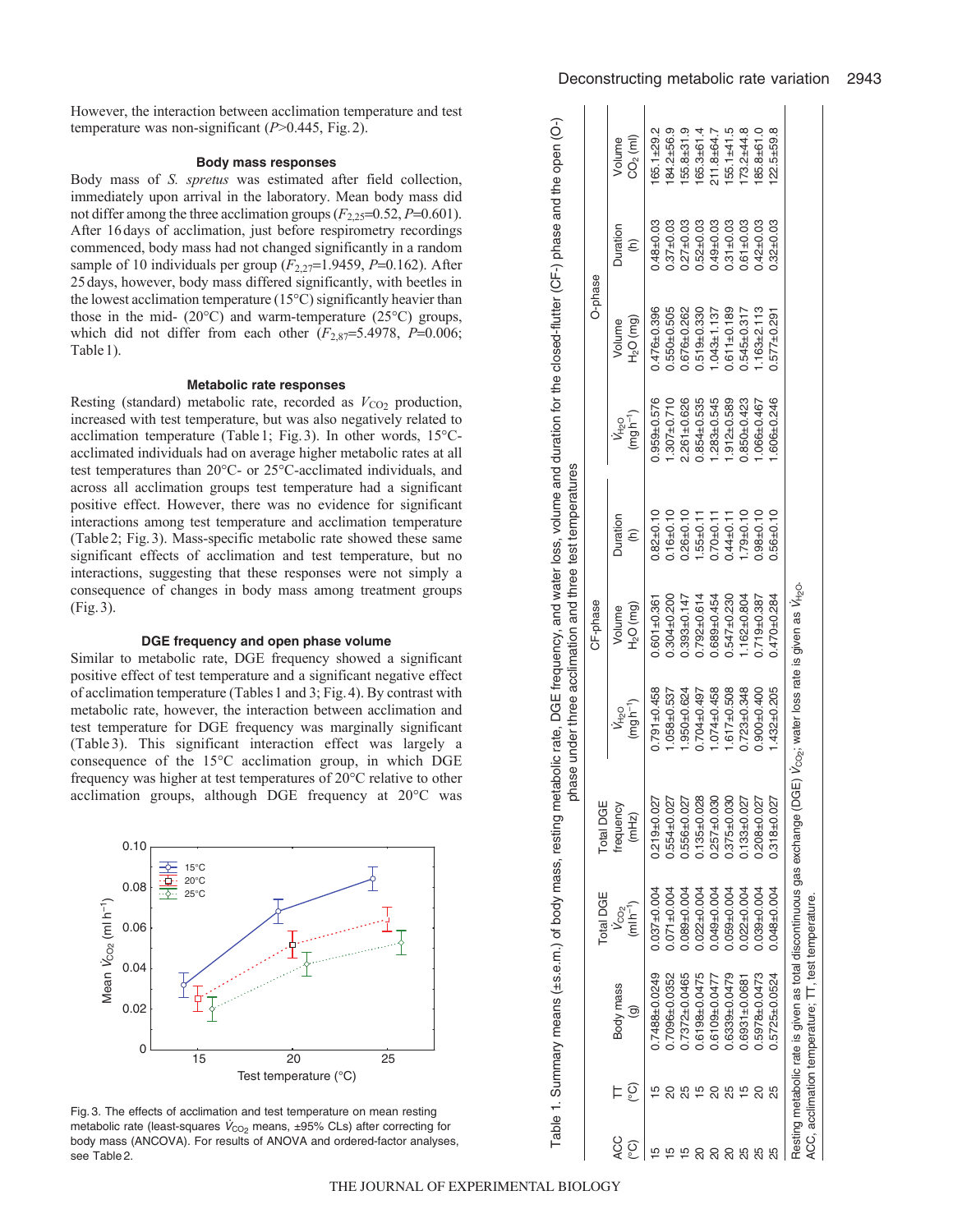

Fig. 4. The effects of acclimation and test temperature on (A) log DGE frequency (in Hz, ±95% CLs) and (B) DGE duration (in h, ±95% CLs). For results of DGE frequency analyses, see Table 3.

homogeneous with that estimated at 25°C in this acclimation group (Fig. 4). Open (O-) phase (burst) volume of  $CO<sub>2</sub>$  was affected by test temperature but not by acclimation

temperature, nor by interactions between test and acclimation temperature (Table 4; Fig.5). Burst volume was smallest at 25°C and greatest at 20°C test temperatures (Fig.5).

# **Water balance responses**

Resting cuticular WLR was not affected by acclimation temperature but was positively affected by test temperature in the Type III full-factorial ANOVA (Table 5; Fig. 6). However, the single contrast analyses revealed a significant effect of acclimation temperature too, such that cuticular water loss tended to be lowest for the high acclimation temperatures, especially at a test temperature of 25°C (Table5; Fig.6). No significant interaction effect was detected between acclimation and test temperature for cuticular WLR (Table5; Fig.6). Acclimation had a significant negative effect on O-phase (burst) respiratory WLR while test temperature resulted in a significant increase in WLR (Table 6; Fig. 7A). However, acclimation did not have an effect on O-



Fig. 5. The effects of acclimation and test temperature on open (O-) phase (burst) volume (in ml  $CO<sub>2</sub>$ ,  $\pm 95\%$  CLs). For results of analyses, see Table 4.

phase total water loss (Table7, Fig.7B). Acclimation effects on total resting WLR were non-significant while test temperature effects were highly significant in the Type III full-factorial ANOVA model (Table 8). However, in the single factor contrasts analysis, acclimation and test temperature both had significant linear effects on total WLR: negative and positive, respectively; but no interaction effects were found between acclimation and test temperature (Table8, Fig.8).

## **DISCUSSION**

Acute increases in temperature resulted in an elevated metabolic rate that was mediated through an increase in DGE cycle frequency, but no significant change in O-phase burst volume. This outcome is similar to that found for five other southern African dung beetle species (Davis et al., 1999) and several other insect taxa (Chappell and Rogowitz, 2000; Shelton and Appel, 2001; Klok and Chown,

Table 2. Outputs of orthogonal polynomial contrast analyses on log resting metabolic rate  $(m<sub>1</sub>CO<sub>0</sub> h<sup>-1</sup>)$ 

|                           |                | , <b></b> 1        |           |         |          |
|---------------------------|----------------|--------------------|-----------|---------|----------|
| Source                    | d.f.           | Type III SS        | <b>MS</b> | F-value | P        |
| ACC                       | $\overline{2}$ | 1.0689             | 0.5345    | 31.41   | < 0.0001 |
| тт                        | $\overline{2}$ | 2.2753             | 1.1376    | 66.85   | < 0.0001 |
| $ACC\times TT$            | 4              | 0.0062             | 0.0016    | 0.09    | 0.9847   |
| Contrast                  | d.f.           | <b>Contrast SS</b> | MS        | F-value | P        |
| <b>ACC linear</b>         | 1              | 1.0492             | 1.0492    | 61.65   | < 0.0001 |
| ACC quadratic             |                | 0.0198             | 0.0198    | 1.16    | 0.2843   |
| TT linear                 | 1              | 2.1047             | 2.1047    | 123.68  | < 0.0001 |
| TT quadratic              |                | 0.1706             | 0.1706    | 10.02   | 0.0022   |
| ACC $\times$ TT linear    | 2              | 0.0049             | 0.0025    | 0.14    | 0.8657   |
| $ACC \times TT$ quadratic | 2              | 0.0014             | 0.0007    | 0.14    | 0.9610   |
| Parameter                 |                | Estimate           | s.e.      | t       | P        |
| <b>ACC linear</b>         |                | $-0.2645$          | 0.0337    | $-7.85$ | < 0.0001 |
| ACC quadratic             |                | 0.0629             | 0.0583    | 1.08    | 0.2843   |
| TT linear                 |                | 0.3746             | 0.0337    | 11.12   | < 0.0001 |
| <b>TT</b> quadratic       |                | $-0.1847$          | 0.0583    | $-3.17$ | 0.0022   |
| $ACC\times TT$ linear     |                | $-0.0157$          | 0.082504  | $-0.19$ | 0.8493   |
| ACC $\times$ TT quadratic |                | 0.0068             | 0.14290   | 0.05    | 0.9622   |
|                           |                |                    |           |         |          |

Overall model  $B^2=0.709$ .

MS, mean squares; SS, sums of squares; s.e., standard error.

Bold indicates significant effects.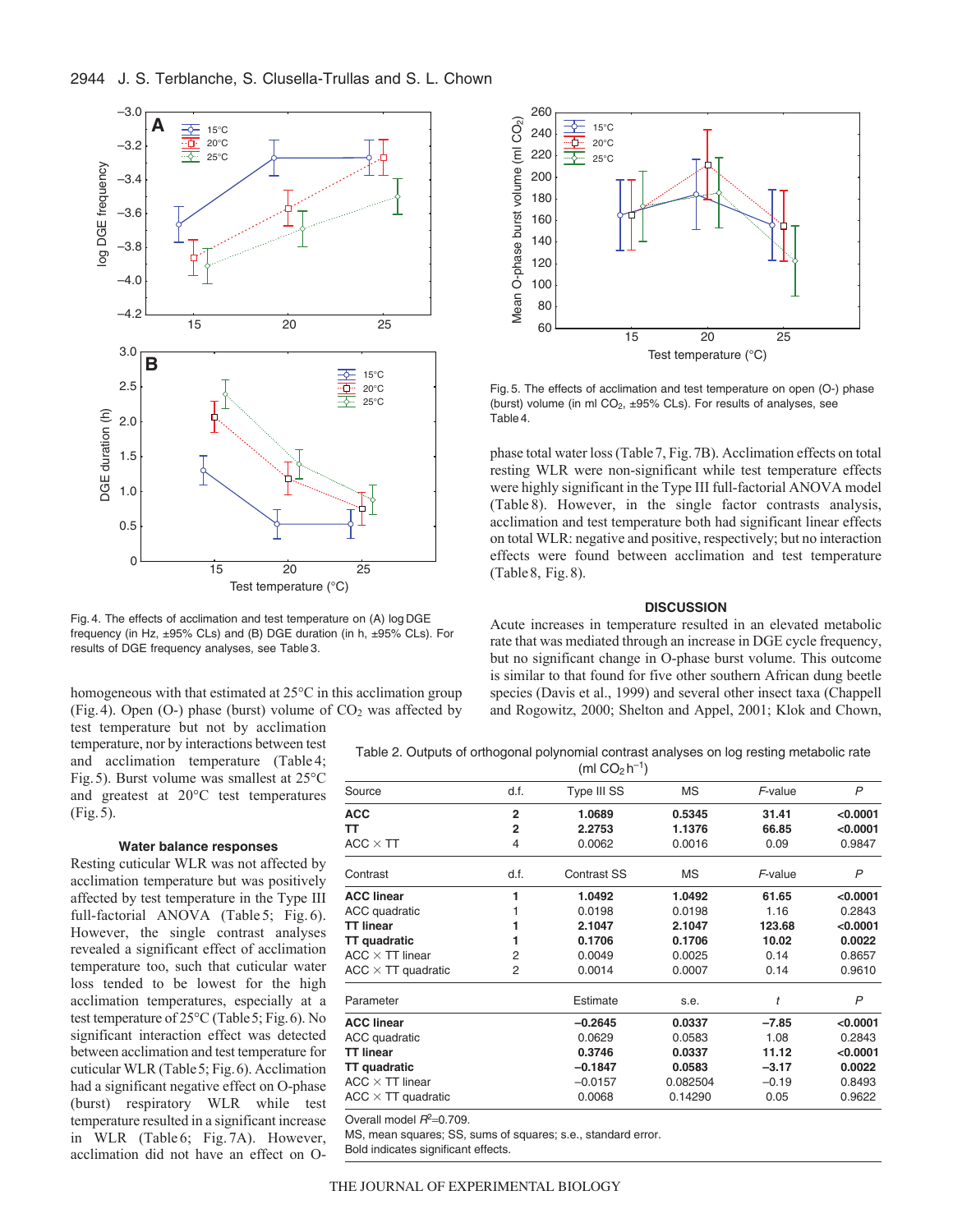Table 3. Outputs of orthogonal polynomial contrast analyses on DGE cycle frequency (mHz)

| Source                    | d.f.           | Type III SS        | МS     | F-value | P        |
|---------------------------|----------------|--------------------|--------|---------|----------|
| <b>ACC</b>                | $\mathbf{2}$   | 1.3394             | 0.6697 | 23.96   | < 0.0001 |
| TТ                        | $\overline{2}$ | 3.3646             | 1.6823 | 60.18   | < 0.0001 |
| $ACC \times TT$           | 4              | 0.2854             | 0.0713 | 2.55    | 0.0452   |
| Contrast                  | d.f.           | <b>Contrast SS</b> | МS     | F-value | P        |
| <b>ACC linear</b>         | 1              | 1.3353             | 1.3353 | 47.76   | < 0.0001 |
| ACC quadratic             |                | 0.0041             | 0.0041 | 0.15    | 0.7027   |
| <b>TT linear</b>          |                | 3.2697             | 3.2697 | 116.96  | < 0.0001 |
| <b>TT</b> quadratic       |                | 0.0949             | 0.0949 | 3.39    | 0.0691   |
| $ACC \times TT$ linear    | 2              | 0.1218             | 0.0609 | 2.18    | 0.1198   |
| $ACC \times TT$ quadratic | 2              | 0.1636             | 0.0818 | 2.93    | 0.0593   |
| Parameter                 |                | Estimate           | s.e.   | t       | P        |
| <b>ACC linear</b>         |                | $-0.2984$          | 0.0432 | $-6.91$ | < 0.0001 |
| ACC quadratic             |                | 0.0286             | 0.0748 | 0.38    | 0.7027   |
| <b>TT linear</b>          |                | 0.4669             | 0.0432 | 10.81   | < 0.0001 |
| TT quadratic              |                | $-0.1377$          | 0.0748 | $-1.84$ | 0.0691   |
| $ACC \times TT$ linear    |                | 0.1981             | 0.1057 | 1.87    | 0.0646   |
| $ACC \times TT$ quadratic |                | 0.4002             | 0.1832 | 2.18    | 0.0318   |

Bold indicates significant effects.

Table 4. Outputs of orthogonal polynomial contrast analyses on O-phase burst volume  $(mC)$ 

|                             |                | $(1111 \cup 9)$    |         |         |              |
|-----------------------------|----------------|--------------------|---------|---------|--------------|
| Source                      | d.f.           | Type III SS        | МS      | F-value | $\mathsf{P}$ |
| <b>ACC</b>                  | $\overline{2}$ | 4296.4             | 2148.2  | 0.80    | 0.4517       |
| TΤ                          | $\overline{2}$ | 36697.8            | 18348.9 | 6.86    | 0.0018       |
| $ACC \times TT$             | 4              | 8167.7             | 2014.9  | 0.76    | 0.5525       |
| Contrast                    | d.f.           | <b>Contrast SS</b> | MS      | F-value | P            |
| <b>ACC</b> linear           | 1              | 924.7              | 924.7   | 0.35    | 0.5583       |
| ACC quadratic               |                | 3371.7             | 3371.7  | 1.26    | 0.2650       |
| <b>TT</b> linear            |                | 8200.2             | 8200.2  | 3.06    | 0.0838       |
| <b>TT</b> quadratic         |                | 28497.6            | 28497.6 | 10.65   | 0.0016       |
| $ACC \times TT$ linear      | 2              | 5591.7             | 2795.9  | 1.04    | 0.3565       |
| $ACC \times TT$ quadratic   | 2              | 2576.0             | 1288.0  | 0.48    | 0.6198       |
| Parameter                   |                | Estimate           | s.e.    | t       | P            |
| <b>ACC</b> linear           |                | $-7.851$           | 13.358  | $-0.59$ | 0.5583       |
| ACC quadratic               |                | $-25.968$          | 23.137  | $-1.12$ | 0.2650       |
| <b>TT</b> linear            |                | $-23.381$          | 13.358  | $-1.75$ | 0.0838       |
| <b>TT</b> quadratic         |                | $-75.495$          | 23.137  | $-3.26$ | 0.0016       |
| $ACC \times TT$ linear      |                | 1.002              | 32.720  | 0.03    | 0.9756       |
| $ACC \times TT$ quadratic   |                | 55.597             | 56.673  | 0.98    | 0.3295       |
| Overall model $R^2=0.185$ . |                |                    |         |         |              |
|                             |                |                    |         |         |              |

Bold indicates significant effects.



2005; Kovac et al., 2007), but differs from others where burst volume either declines (e.g. Buck and Keister, 1955; Lighton, 1988; Quinlan and Lighton, 1999; Vogt and Appel, 2000; Duncan and Dickman, 2001) or increases slightly (Terblanche and Chown, 2010). Longer-term variation in  $\dot{V}_{CO_2}$  is similarly mediated, as indicated here by the responses to acclimation, although the higher  $\dot{V}_{\text{CO}_2}$  is found at the lower acclimation temperatures. That the proximal mechanisms involved in modulating acute and longerterm responses of  $\dot{V}_{\text{CO}_2}$  to temperature should be the same is perhaps unsurprising, given that a similar outcome has been found for acute and chronic exposures to gas concentrations (Schimpf et al., 2009), but has previously not been documented.

The negative relationship between  $\dot{V}_{CO_2}$ and acclimation temperature is also not unexpected for insects. A wide range of studies has documented either that metabolic rate is elevated in response to low temperatures or that it is depressed in response to high temperatures (Sømme and Block, 1991; Ayres and Scriber, 1994; Chown and Gaston, 1999; Addo-Bediako et al., 2002; Terblanche et al., 2009). However, distinguishing the direction of such an effect, at least in among-species or amongpopulation investigations, is not straightforward (Davis et al., 2000). Thus, more generally, selection might be acting either to increase metabolic rate in response to low temperatures [for various reasons, that are not without controversy (e.g. Rolfe and Brown, 1997; Clarke, 2003; Pörtner, 2004)], or might be acting to reduce metabolic rate in response to high temperatures, to improve the likelihood of survival during either starvation or desiccation (e.g. Chown, 2002; Storey and Storey, 2004; Storey and Storey, 2007). In the case of acclimation, although the existence of a change in metabolic rate with temperature is well established in several species, and has been so for some

Fig. 6. The effects of acclimation and test temperature on mean cuticular water loss rate (WLR, in mg  $H_2Oh^{-1}$ ,  $\pm 95\%$  CLs) during rest. CF-phase, closed-flutter phase. For results of analyses see Table 5.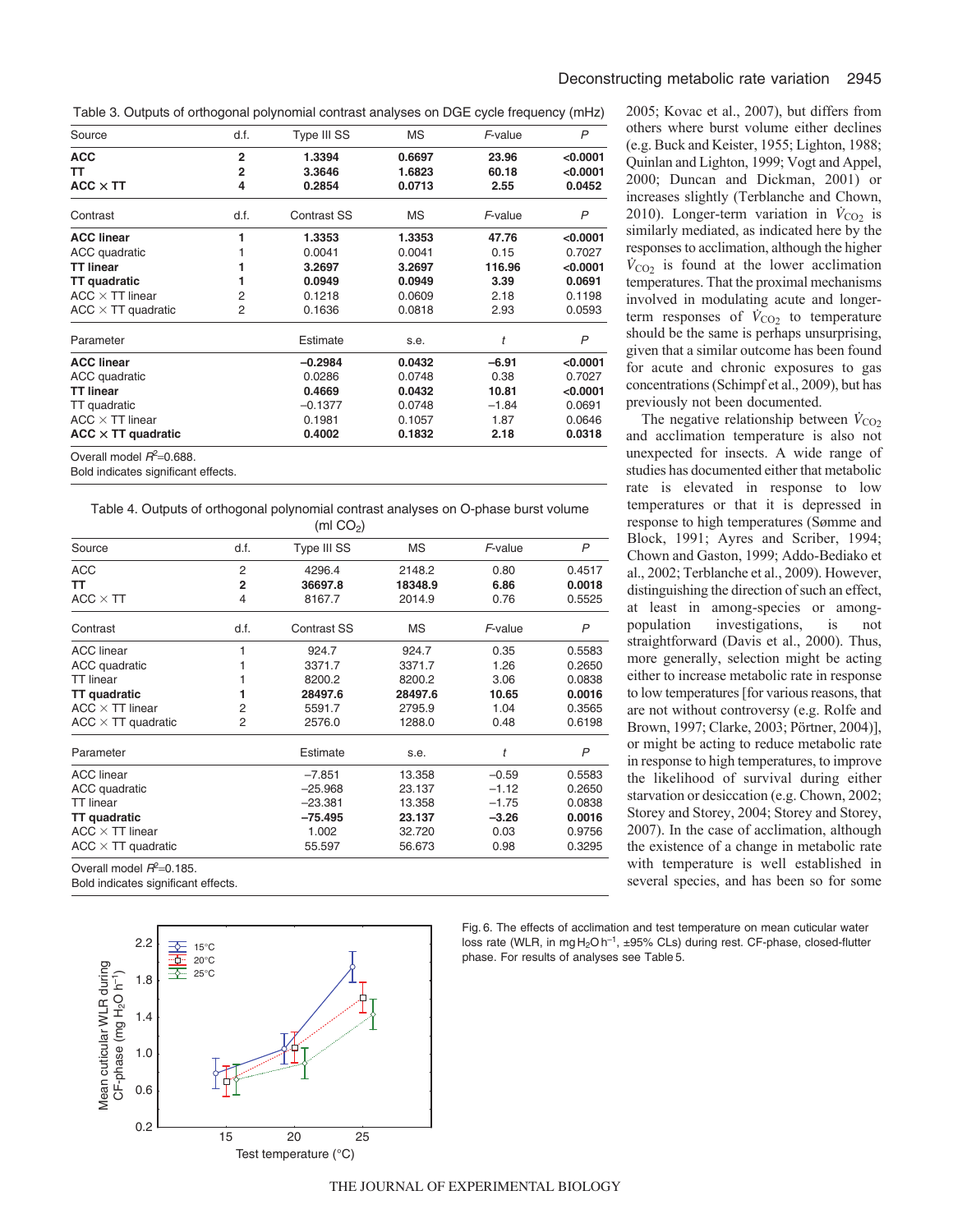time (e.g. Precht et al., 1973; Cossins and Bowler, 1987; Terblanche et al., 2005a; Terblanche et al., 2005b; Terblanche et al., 2009), the reasons for this change cannot always be unequivocally inferred, for reasons similar to those set out by Davis and colleagues (Davis et al., 2000) for interspecific comparisons. For example, we (Terblanche et al., 2009) previously suggested that in tsetse, the higher metabolic rate may be some form of acclimation response to low temperature, whereas a response to high temperature may also be likely.

One way of resolving this question is to examine directly the expected benefits of either an increase or a decline in metabolic rate. It has long been thought that a reduction in metabolic rate and a modulation of gas exchange pattern may be a means of reducing WLRs and total water loss in insects (Buck and Keister, 1955; Levy and Schneiderman, 1966; Kestler, 1985; Duncan et al., 2002). Moreover, an interspecific comparison of five dung beetle species

indicated that both modulation of  $\dot{V}_{CO2}$  and duration of the periods of the DGE cycle contribute significantly to variation in respiratory WLR in the expected direction (i.e. lower metabolic rates and shorter O-phases in species with lower respiratory WLRs) (Chown



Fig. 7. The effects of acclimation and test temperature on (A) respiratory WLR (in mg  $H_2Oh^{-1}$ ,  $\pm 95\%$  CLs) and (B) total respiratory water loss (in mg H<sub>2</sub>O) during the O-phase. For results of analyses see Tables 6 and 7.

| Table 5. Outputs of orthogonal polynomial contrast analyses on resting cuticular water loss |  |
|---------------------------------------------------------------------------------------------|--|
| rate (mg $H_2OH^{-1}$ )                                                                     |  |

|                                                                    |                | $1aE$ (1119 $12U$ 11) |           |         |          |
|--------------------------------------------------------------------|----------------|-----------------------|-----------|---------|----------|
| Source                                                             | d.f.           | Type III SS           | <b>MS</b> | F-value | P        |
| ACC                                                                | $\overline{2}$ | 0.9233                | 0.4617    | 2.03    | 0.1381   |
| тт                                                                 | $\overline{2}$ | 13.6331               | 6.8165    | 29.96   | < 0.0001 |
| ACC $\times$ TT                                                    | 4              | 0.6830                | 0.1708    | 0.75    | 0.5605   |
| Contrast                                                           | d.f.           | <b>Contrast SS</b>    | <b>MS</b> | F-value | P        |
| <b>ACC linear</b>                                                  | 1              | 0.9211                | 0.9211    | 4.05    | 0.0475   |
| ACC quadratic                                                      | 1              | 0.0022                | 0.0022    | 0.01    | 0.9212   |
| TT linear                                                          | 1              | 12.8908               | 12.8908   | 56.66   | < 0.0001 |
| TT quadratic                                                       |                | 0.7423                | 0.7423    | 3.26    | 0.0746   |
| $ACC\times TT$ linear                                              | 2              | 0.5091                | 0.2546    | 1.12    | 0.3316   |
| ACC $\times$ TT quadratic                                          | 2              | 0.1739                | 0.0870    | 0.38    | 0.6836   |
| Parameter                                                          |                | Estimate              | s.e.      | t       | P        |
| <b>ACC linear</b>                                                  |                | $-0.2478$             | 0.1232    | $-2.01$ | 0.0475   |
| ACC quadratic                                                      |                | 0.0212                | 0.2133    | 0.10    | 0.9212   |
| <b>TT linear</b>                                                   |                | 0.9270                | 0.1232    | 7.53    | < 0.0001 |
| TT quadratic                                                       |                | 0.3853                | 0.2133    | 1.81    | 0.0746   |
| ACC $\times$ TT linear                                             |                | 0.2463                | 0.3017    | 0.82    | 0.4167   |
| ACC $\times$ TT quadratic                                          |                | 0.4539                | 0.5225    | 0.87    | 0.3876   |
| Overall model $R^2$ =0.453.<br>Bold indicates significant effects. |                |                       |           |         |          |

and Davis, 2003). Thus, if respiratory water conservation lies at the heart of the acclimation responses found here in *S. spretus*, it might be expected that the changes in gas exchange pattern and  $\dot{V}_{\text{CO2}}$  would be associated with little change in total water loss. By contrast, if changing  $\dot{V}_{CO_2}$  was a consequence of some form of metabolic response to low temperature, water loss at the various temperatures would vary in concert with the metabolic rate variation. The current results clearly demonstrate that across all treatment and acclimation temperatures, total water loss during the O-phase, the period when most water loss is likely to take place (Kestler, 1985; Lighton, 1994; Lighton, 1996) is invariant. This suggests that the modulation of  $\dot{V}_{\text{CO}_2}$  taking place in this species should not be seen as an elevation in metabolic rate in response to low temperature acclimation conditions, but rather as a reduction in  $\dot{V}_{\text{CO}_2}$  in response to high acclimation temperatures. Such a water conservation response is in keeping with what might be expected from a species that probably is inactive over dry summer conditions in the Mediterranean-type climate of the Western Cape Province



Fig. 8. The effects of acclimation and test temperature on total resting WLR (in mg  $H_2O$  h<sup>-1</sup>,  $\pm 95\%$  CLs). For results of analyses see Table 8.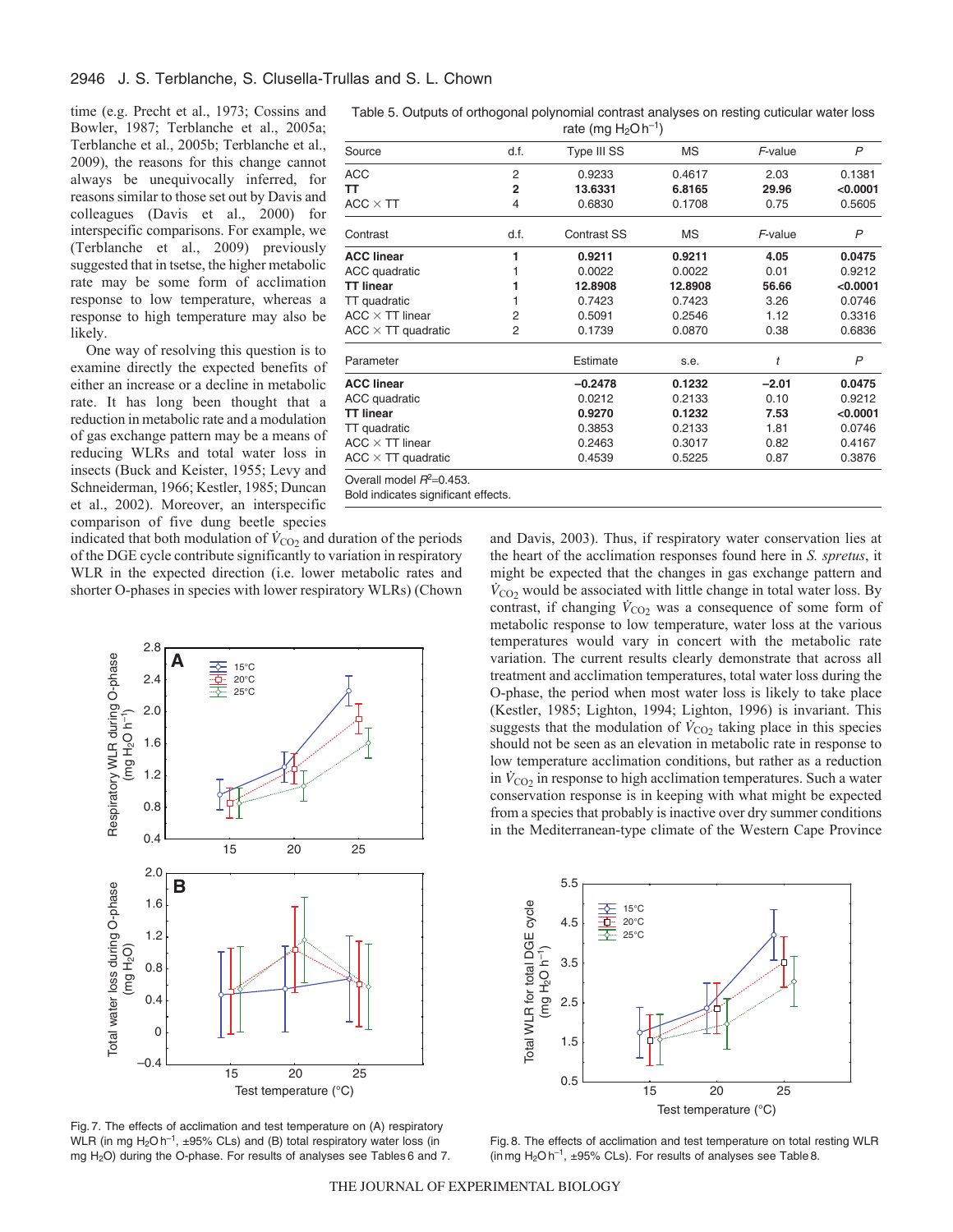Table 6. Outputs of orthogonal polynomial contrast analyses on O-phase (burst) respiratory water loss rate (mg  $H_2O$ h<sup>-1</sup>)

| Source                                                                                                                                        | d.f. | Type III SS        | <b>MS</b> | F-value | P        |
|-----------------------------------------------------------------------------------------------------------------------------------------------|------|--------------------|-----------|---------|----------|
| <b>ACC</b>                                                                                                                                    | 2    | 1.6798             | 0.8399    | 2.89    | 0.0613   |
| TT                                                                                                                                            | 2    | 16.8882            | 8.4441    | 29.06   | < 0.0001 |
| $ACC \times TT$                                                                                                                               | 4    | 0.8898             | 0.2225    | 0.77    | 0.5507   |
| Contrast                                                                                                                                      | d.f. | <b>Contrast SS</b> | ΜS        | F-value | P        |
| <b>ACC linear</b>                                                                                                                             | 1    | 1.679              | 1.679     | 5.78    | 0.0185   |
| ACC quadratic                                                                                                                                 |      | 0.001              | 0.001     | 0.01    | 0.9471   |
| <b>TT linear</b>                                                                                                                              |      | 16.179             | 16.179    | 55.68   | < 0.0001 |
| TT quadratic                                                                                                                                  |      | 0.709              | 0.709     | 2.44    | 0.1221   |
| $ACC \times TT$ linear                                                                                                                        | 2    | 0.746              | 0.373     | 1.28    | 0.2825   |
| $ACC \times TT$ quadratic                                                                                                                     | 2    | 0.1435             | 0.0717    | 0.25    | 0.7818   |
| Parameter                                                                                                                                     |      | Estimate           | s.e.      | t       | P        |
| <b>ACC linear</b>                                                                                                                             |      | $-0.3345$          | 0.1392    | $-2.40$ | 0.0185   |
| ACC quadratic                                                                                                                                 |      | $-0.0160$          | 0.2411    | $-0.07$ | 0.9471   |
| <b>TT linear</b>                                                                                                                              |      | 1.0385             | 0.1392    | 7.46    | < 0.0001 |
| TT quadratic                                                                                                                                  |      | 0.3767             | 0.2411    | 1.56    | 0.1221   |
| $ACC \times TT$ linear                                                                                                                        |      | 0.2446             | 0.3409    | 0.72    | 0.4752   |
| $ACC \times TT$ quadratic                                                                                                                     |      | 0.4049             | 0.5905    | 0.69    | 0.4948   |
| Overall model $R^2$ =0.452.<br>Delektroning tenggal single ang pangalang pangalang pangalang pangalang pangalang ang pangalang pangalang pang |      |                    |           |         |          |

Bold indicates significant effects.

Table 7. Outputs of orthogonal polynomial contrast analyses on total water loss (mg  $H_2O$ ) during the  $\Omega$ -phase

| Source                      | d.f.           | Type III SS        | ΜS     | F-value | P      |
|-----------------------------|----------------|--------------------|--------|---------|--------|
| <b>ACC</b>                  | $\overline{2}$ | 0.6382             | 0.3191 | 0.44    | 0.6474 |
| TT                          | $\overline{c}$ | 2.6427             | 1.3213 | 1.81    | 0.1702 |
| $ACC \times TT$             | $\overline{4}$ | 1.5481             | 0.3870 | 0.53    | 0.1739 |
| Contrast                    | d.f.           | <b>Contrast SS</b> | ΜS     | F-value | P      |
| <b>ACC</b> linear           | 1              | 0.5659             | 0.5659 | 0.78    | 0.3812 |
| ACC quadratic               | 1              | 0.0723             | 0.0723 | 0.10    | 0.7538 |
| <b>TT</b> linear            |                | 0.1754             | 0.1754 | 0.24    | 0.6253 |
| TT quadratic                |                | 2.4673             | 2.4673 | 3.38    | 0.0697 |
| $ACC \times TT$ linear      | 2              | 0.0729             | 0.0365 | 0.05    | 0.9513 |
| $ACC \times TT$ quadratic   | 2              | 1.4752             | 0.7376 | 1.01    | 0.3686 |
| Parameter                   |                | Estimate           | s.e.   | t       | P      |
| <b>ACC</b> linear           |                | 0.1942             | 0.2206 | 0.88    | 0.3812 |
| ACC quadratic               |                | $-0.1202$          | 0.3821 | $-0.31$ | 0.7538 |
| <b>TT</b> linear            |                | 0.1081             | 0.2206 | 0.49    | 0.6253 |
| TT quadratic                |                | $-0.7025$          | 0.3821 | $-1.84$ | 0.0697 |
| $ACC \times TT$ linear      |                | 0.1086             | 0.5404 | 0.20    | 0.8413 |
| $ACC \times TT$ quadratic   |                | 1.0061             | 0.9360 | 1.08    | 0.2856 |
| Overall model $R^2$ =0.076. |                |                    |        |         |        |

than those found for respiratory water loss (Hadley, 1994; Lighton, 1998; Chown, 2002), and it would make little sense from the perspective of water conservation for a response to be effected for respiratory water loss if cuticular WLRs remained unchanged or increased with an increase in acclimation temperature. Our results revealed that WLRs are reduced in response to high temperature acclimation both for cuticular and respiratory water loss, resulting in a substantial overall decline in WLR in high temperatureacclimated animals especially at the highest test temperature (see Figs6–8). Thus, the modulation of  $\dot{V}_{\text{CO}_2}$  and gas exchange pattern as a water conservation response is at least not contradicted by the cuticular or overall WLR response, providing additional circumstantial evidence for our findings.

That cuticular WLRs should be partially reduced in response to high temperature acclimation is perhaps an unusual finding. Only a handful of studies have investigated changes in WLR in arthropods in response to thermal acclimation, with mixed responses. Several of the studies have demonstrated a decline in WLR at higher temperatures as we found here (e.g. Hadley, 1977; Toolson, 1982; Toolson and Kuper-Simbron, 1998; Chown et al., 2007; Leinaas et al., 2009), whereas others have found no effect (e.g. Gibbs et al., 1998; Terblanche et al., 2005b). In this particular instance, the response was particularly pronounced at the highest test temperature, suggesting that the WLR acclimation response could well be considered a beneficial one [see p. 1917 of Leroi et al. (Leroi et al., 1994)]. The orthogonal polynomial contrast analyses for cuticular, respiratory and total WLRs certainly bear out this idea [see discussion in Huey et al. (Huey et al., 1999)]. Whilst a strictly *a priori* hypothesis-testing approach is typically recommended for investigations of the beneficial acclimation hypothesis, it was not readily clear what the expectations might have been for water loss in the ways that these ideas have previously been framed (e.g. Huey et al., 1999; Deere and Chown,

of South Africa. In these environments rainfall is typically low in the hot summer months and where adults probably survive the summer (Davis, 1993; Davis, 1996; Davis, 1997). Furthermore, this conservation response is also observed in animals exposed to stressful conditions and would probably also ensure a reduction of maintenance metabolic costs (Hoffmann and Parsons, 1997; Clarke, 1993), even if the metabolic downregulation is not equivalent in magnitude to that typical of aestivation (Storey and Storey, 2004; Storey and Storey, 2007).

If the conservation of water by modulation of respiratory water loss does account for the modulation in  $\dot{V}_{CO_2}$  and gas exchange pattern found during acclimation, similar responses should be found for cuticular water loss. Cuticular WLRs are typically much higher 2006). Nonetheless, had the orthogonal polynomial contrast analyses not revealed a decline in WLRs with acclimation temperature, the beneficial acclimation hypothesis would obviously have had to be rejected. Moreover, it has also been suggested that investigations of phenotypic plasticity and the extent to which it might be considered adaptive should move away from the hypothesis categorizations that have, to date, typically been used in the field (Angilletta, 2009).

By comparison with the other dung beetle species investigated in the region, *S. spretus* has a  $\dot{V}_{\text{CO2}}$  comparable to that of similar-sized *S. striatum* (Davis et al., 1999). Relative to the inter-specific metabolic rate mass-scaling relationship for insects in general, *S. spretus* metabolic rate was within the range of metabolic rates from the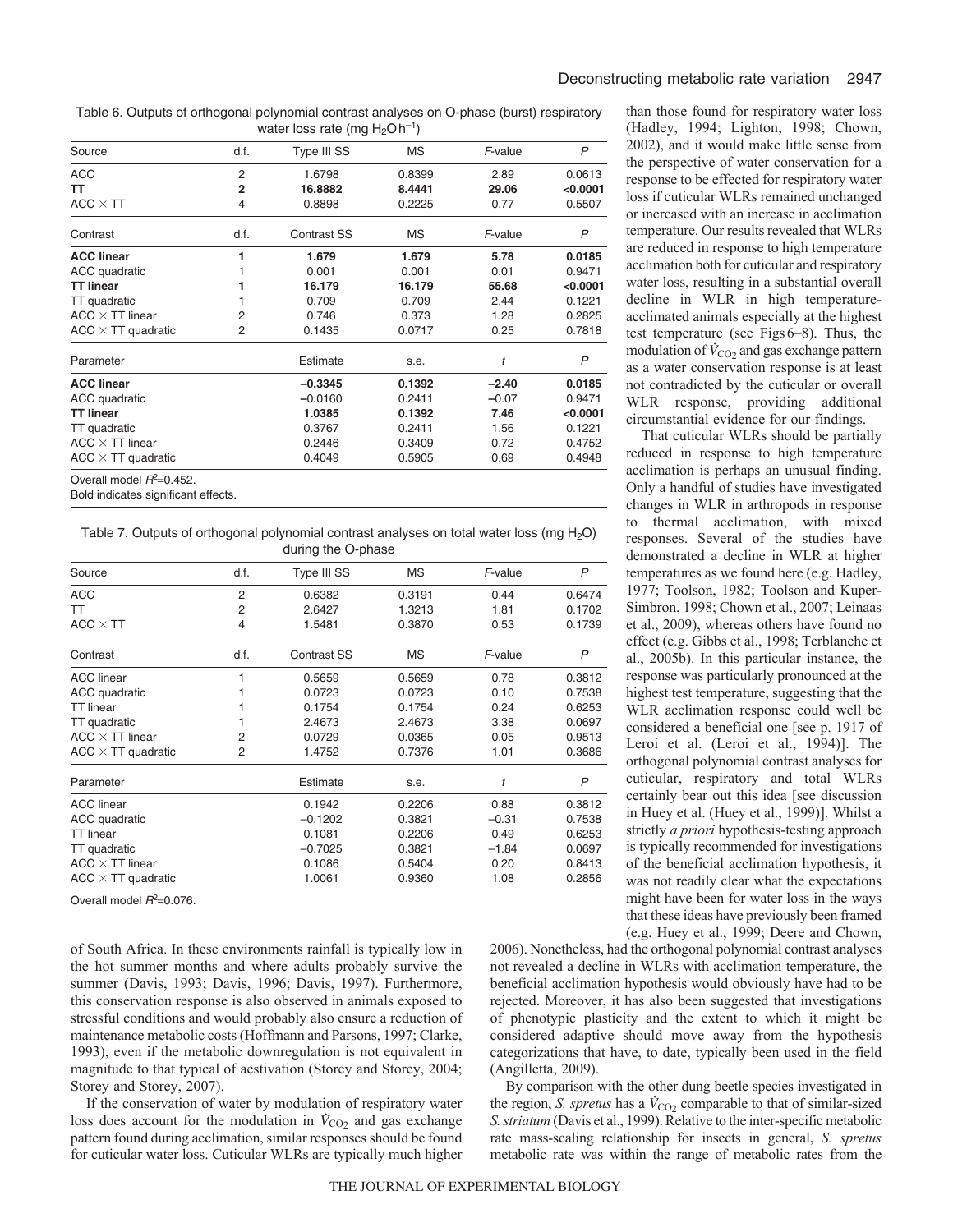compiled data presented in Chown et al. (Chown et al., 2007) for an insect of its body mass, albeit slightly lower than predicted from the equation alone (3.061 logµW predicted *vs* 2.510logW recorded). However, this 'overestimation' by the consensus equation can be attributed to the conversion between log and antilog scales which is a common issue when switching between prediction and line-fitting applications of allometric equations (Hayes and Shonkwiler, 2006; Hui et al., 2010), and the fact that body mass changes readily in response to rearing temperature (see Table1 and Results). Relative cuticular and respiratory WLRs are well within the range of other species found to date (e.g. Chown and Davis, 2003). Whilst the latter are frequently reported they are likely to be of limited use in understanding the adaptive responses of insects to changing environmental water availability because both cuticular and respiratory water loss might be modulated simultaneously (Chown, 2002; Chown and Davis, 2003). The current study shows that this would also be the case for

investigations of acclimation responses, or investigations of phenotypic plasticity of water loss more generally. Thus, we recommend that the convention of placing any weight on the interpretation of proportional contributions of these two avenues of water loss largely be abandoned in favour of reporting the empirical values for both routes. Empirical water loss values could easily be converted to proportions if required, but providing the former would more easily enable comparative analyses of the kind that have been undertaken for WLR and metabolic rate more generally (e.g. Addo-Bediako et al., 2001; Addo-Bediako et al., 2002).

In conclusion, our study has demonstrated that acclimation effects on  $\dot{V}_{\text{CO}_2}$  and gas exchange characteristics are more likely to be a beneficial acclimation response to effect water conservation under high temperatures than one to elevate metabolic rate under cool conditions. Such an outcome is in keeping with what is generally known about ectotherm responses to stressful conditions (Storey and Storey, 2004; Storey and Storey, 2007). Nonetheless, this does not necessarily mean that some form of low temperature metabolic response is unlikely to be characteristic of insects or other organisms generally [see Pörtner (Pörtner, 2004) for rationale], but rather that it is unlikely in southern African dung beetles. Moreover, by measuring WLR, the conundrum posed by Davis and colleagues (Davis et al., 2000) of attributing the change in  $\dot{V}_{CO2}$  to an appropriate proximal mechanism can be overcome. In consequence, we recommend that future studies measure both  $\dot{V}_{\text{CO2}}$  and  $\dot{V}_{\text{H2O}}$  as a matter of course when investigating the reasons for metabolic rate variation among treatments, populations or species of insects, especially if the idea of metabolic cold responses are being tested, and that metabolic depression in response to high temperature, to avoid either starvation or desiccation, always be included as an alternative hypothesis.

# **ACKNOWLEDGEMENTS**

We thank Greg McLlelland, Sandriette Bester and Elsje Kleynhans for assistance in various stages of the project, Adrian Davis for identification of the beetles, and Ken Storey for discussion of downregulation of metabolic rate. The authors are also grateful for the comments of several anonymous referees which helped improve the manuscript. J.S.T. and S.L.C. are supported by an NRF Blue Skies

|  | Table 8. Outputs of orthogonal polynomial contrast analyses on total resting water loss rates |                   |  |  |  |
|--|-----------------------------------------------------------------------------------------------|-------------------|--|--|--|
|  |                                                                                               | $(mq H_2Oh^{-1})$ |  |  |  |

|                             |                | 111191120117       |        |         |                |
|-----------------------------|----------------|--------------------|--------|---------|----------------|
| Source                      | d.f.           | Type III SS        | MS     | F-value | $\overline{P}$ |
| ACC                         | $\overline{2}$ | 5.087              | 2.543  | 2.48    | 0.0898         |
| тт                          | $\overline{2}$ | 60.856             | 30.428 | 29.71   | < 0.0001       |
| ACC $\times$ TT             | 4              | 3.112              | 0.778  | 0.76    | 0.5546         |
| Contrast                    | d.f.           | <b>Contrast SS</b> | MS     | F-value | P              |
| <b>ACC linear</b>           | 1              | 5.086              | 5.086  | 4.97    | 0.0286         |
| ACC quadratic               |                | 0.001              | 0.001  | 0.00    | 0.9910         |
| TT linear                   | 1              | 57,953             | 57.953 | 56.59   | < 0.0001       |
| TT quadratic                |                | 2.903              | 2.903  | 2.83    | 0.0961         |
| $ACC\times TT$ linear       | 2              | 2.480              | 1.240  | 1.21    | 0.3032         |
| ACC $\times$ TT quadratic   | 2              | 0.6316             | 0.3158 | 0.31    | 0.7355         |
| Parameter                   |                | Estimate           | s.e.   | t       | P              |
| <b>ACC linear</b>           |                | $-0.5823$          | 0.2613 | $-2.23$ | 0.0286         |
| ACC quadratic               |                | 0.0051             | 0.4526 | 0.01    | 0.9910         |
| TT linear                   |                | 1.9656             | 0.2613 | 7.52    | < 0.0001       |
| TT quadratic                |                | 0.7620             | 0.4526 | 1.68    | 0.0961         |
| $ACC\times TT$ linear       |                | 0.4908             | 0.6400 | 0.77    | 0.4454         |
| ACC $\times$ TT quadratic   |                | 0.8588             | 1.1086 | 0.77    | 0.4408         |
| Overall model $R^2$ =0.454. |                |                    |        |         |                |

Bold indicates significant effects.

Grant BS2008090800006. S.C.-T. was supported by a Claude-Leon Foundation post-doctoral Fellowship.

### **REFERENCES**

- **Addo-Bediako, A., Chown, S. L. and Gaston, K. J.** (2001). Revisiting water loss in insects: a large scale view. J. Insect Physiol. **47**, 1377-1388.
- **Addo-Bediako Chown, S. L. and Gaston, K. J.** (2002). Metabolic cold adaptation in insects: a large-scale perspective. Funct. Ecol. **16**, 332-338.
- **Angilletta, M. J.** (2009). Thermal Adaptation. A Theoretical and Empirical Synthesis. Oxford: Oxford University Press.
- **Ayres, M. P. and Scriber, J. M.** (1994). Local adaptation to regional climates in Papilio canadensis (Lepidoptera: Papilionidae). Ecol. Monogr. **64**, 465-482.
- Buck, J. and Keister, M. (1955). Cyclic CO<sub>2</sub> release in diapausing Agapema pupae. Biol. Bull. **109**, 144-163.
- **Byrne, M. J. and Duncan, F. D.** (2003). The role of the subelytral spiracles in respiration in the flightless dung beetle Circellium bacchus. J. Exp. Biol. **206**, 1309-1318.
- **Chappell, M. A. and Rogowitz, G. L.** (2000). Mass, temperature and metabolic effects on discontinuous gas exchange cycles in Eucalyptus-boring beetles (Coleoptera: Cerambycidae). J. Exp. Biol. **203**, 3809-3820.
- **Chappell, M. A., Bailey, N. W., Redak, R. A., Antolin, M. and Zuk, M.** (2009). Metabolic similarity despite striking behavioral divergence: aerobic performance in lowand high-density forms of the Mormon cricket. Physiol. Biochem. Zool. **82**, 405-418. **Chown, S. L.** (2002). Respiratory water loss in insects. Comp. Biochem. Physiol. A
- **133**, 791-804. **Chown, S. L. and Davis, A. L. V.** (2003). Discontinuous gas exchange and the significance of respiratory water loss in scarabaeine beetles. J. Exp. Biol. **206**, 3547- 3556.
- **Chown, S. L. and Gaston, K. J.** (1999). Exploring links between physiology and ecology and macro-scales: the role of respiratory metabolism in insects. Biol. Rev. **74**, 87-120.
- **Chown, S. L. and Holter, P.** (2000). Discontinuous gas exchange cycles in Aphodius fossor (Scarabaeidae): a test of hypotheses concerning origins and mechanisms. J. Exp. Biol. **203**, 397-403.
- **Chown, S. L. and Nicolson, S. W.** (2004). Insect Physiological Ecology. Mechanisms and Patterns. Oxford: Oxford University Press.
- **Chown, S. L., Gibbs, A. G., Hetz, S. K., Klok, C. J., Lighton, J. R. B. and Marais, E.** (2006). Discontinuous gas exchange in insects: a clarification of hypotheses and approaches. Physiol. Biochem. Zool. **79**, 333-343.
- **Chown, S. L., Marais, E., Terblanche, J. S., Klok, C. J., Lighton, J. R. B. and Blackburn, T. M.** (2007). Scaling of insect metabolic rate is inconsistent with the nutrient supply network model. Funct. Ecol. **21**, 282-290.
- **Clarke, A.** (1993). Seasonal acclimatisation and latitudinal compensation in metabolism: do they exist? Funct. Ecol. **7**, 139-149.
- **Clarke, A.** (2003). Costs and consequences of evolutionary temperature adaptation. Trends Ecol. Evol. **18**, 573-581.
- **Clusella-Trullas, S. and Chown, S. L.** (2008). Investigating onychophoran gas exchange and water balance as a means to inform current controversies in arthropod physiology. J. Exp. Biol. **211**, 3139-3146.
- **Contreras, H. L. and Bradley, T. J.** (2009). Metabolic rate controls respiratory pattern in insects. J. Exp. Biol. **212**, 424-428.
- **Contreras, H. L. and Bradley, T. J.** (2010). Transitions in insect respiratory patterns are controlled by changes in metabolic rate. J. Insect Physiol. **56**, 522-528.
- **Cossins, A. R. and Bowler, K.** (1987). Temperature Biology of Animals. London: Chapman and Hall.